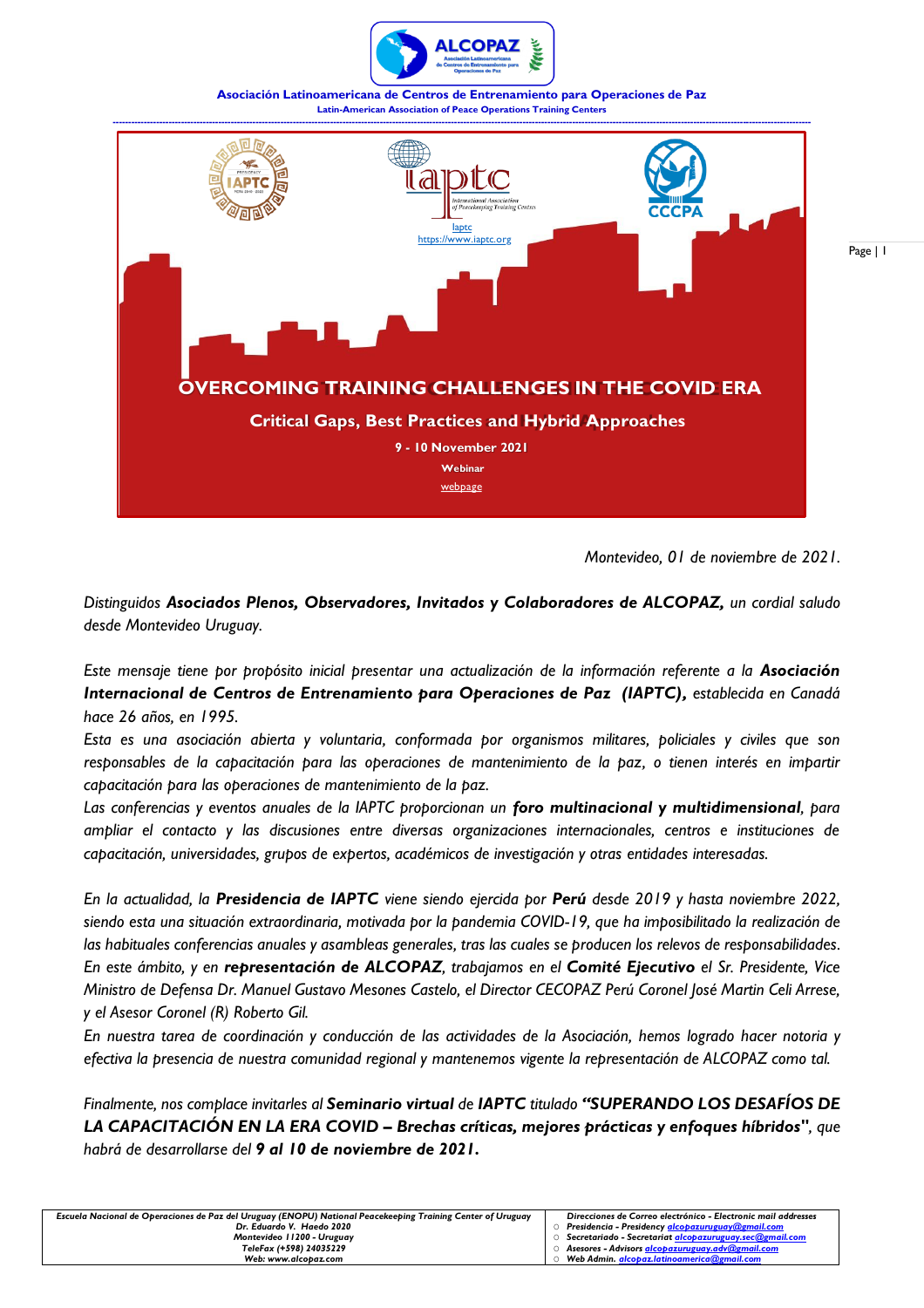

**Asociación Latinoamericana de Centros de Entrenamiento para Operaciones de Paz Latin-American Association of Peace Operations Training Centers ---------------------------------------------------------------------------------------------------------------------------------------------------------------------------------------------------------------------------------**

*Si bien la 26ª Conferencia Anual de la IAPTC se ha pospuesto hasta 2022 en Bangladesh, la IAPTC está celebrando este seminario virtual de dos días para discutir los desafíos de capacitación que enfrentan las Operaciones de Paz en la era COVID-19.* 

de nuestra vigencia en foros internacionales y como **Asociados de ALCOPAZ** estaremos acompañando esfuerzos <sup>Page</sup> l <sup>2</sup> *La participación de nuestros asociados con carácter institucional seguramente contribuirá al reconocimiento educativos en espacios mas allá de nuestras fronteras regionales.* 

*Igualmente positivo será lograr participaciones de carácter individual, quienes tendrán la oportunidad de recibir información actualizada e interactuar con destacados conferencistas y moderadores, entre los cuales se encuentran varias destacadas personalidades de nuestra región que hemos podido incluir en la agenda.*

*En todos los casos, el registro y participación es libre y voluntaria, por lo que deseamos lograr una muy importante presencia de ALCOPAZ en este evento de IAPTC.*

*Para facilitar vuestro acercamiento a la información detallada y proceso de registro, les adjuntamos el Programa de Actividades y compartimos los enlaces (links) para:*

- *Acceso al sitio web IAPTC <https://www.iaptc.org/>*
- *Información acerca del Webinar Iaptc News :: [OVERCOMING](https://iaptc.org/news-details/68/OVERCOMING%20TRAINING%20CHALLENGES%20IN%20THE%20COVID%20ERA%20%E2%80%93%20CRITICAL%20GAPS,%20BEST%20PRACTICES,%20HYBRID%20APPROACHES) TRAINING CHALLENGES IN THE COVID ERA – CRITICAL GAPS, BEST PRACTICES, HYBRID [APPROACHES](https://iaptc.org/news-details/68/OVERCOMING%20TRAINING%20CHALLENGES%20IN%20THE%20COVID%20ERA%20%E2%80%93%20CRITICAL%20GAPS,%20BEST%20PRACTICES,%20HYBRID%20APPROACHES)*
- *Proceso de Registro Webinar [Registration](https://zoom.us/webinar/register/WN_w3qVOGyKTcW9oqLg0Zdfdw) - Zoom.*

*¡Esperamos el placer de darle la bienvenida virtualmente al Seminario y compartir esta singular experiencia!*

*Atentamente les saluda Coronel (R) Roberto GIL Asesor ALCOPAZ & IAPTC*

| Escuela Nacional de Operaciones de Paz del Uruguay (ENOPU) National Peacekeeping Training Center of Uruguay | Direcciones de Correo electrónico - Electronic mail addresses |
|-------------------------------------------------------------------------------------------------------------|---------------------------------------------------------------|
| Dr. Eduardo V. Haedo 2020                                                                                   | Presidencia - Presidency alcobazuruguay@gmail.com             |
| Montevideo 11200 - Uruguay                                                                                  | O Secretariado - Secretariat alcopazuruguay.sec@gmail.com     |
| TeleFax (+598) 24035229                                                                                     | O Asesores - Advisors alcopazuruguay.adv@gmail.com            |
| Web: www.alcobaz.com                                                                                        | Web Admin, alcobaz.latinoamerica@gmail.com                    |
|                                                                                                             |                                                               |